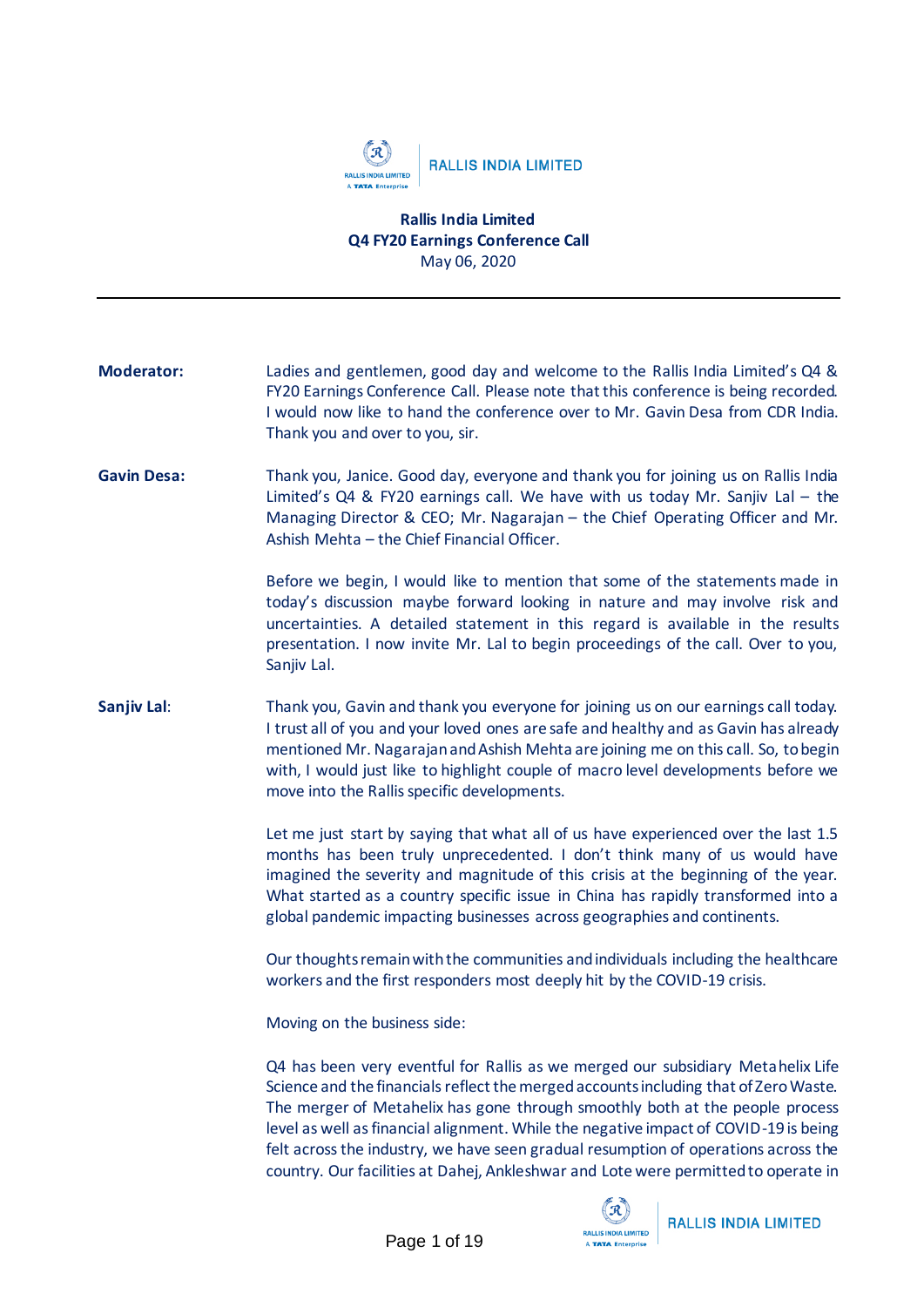April although with a significantly reduced strength which would allow for social distancing. Rallis also got an FDA approval for producing alcohol-based hand sanitizer at its formulation facility at Akola and later at Ankleshwar as well. About 140 KL has been produced and distributed free of cost to various government departments, hospitals, local communities and the Tata Trusts in various parts of the country. We utilized part of this shutdown period, this lockdown period primarily to take up our annual maintenance activities for critical jobs at Dahej and Lote and you will recall that earlier in the year there has been significant disruption out of China and at that point itself we had sort of prioritized taking our annual shutdown for our facilities in the month of April. So that was very much as part of our overall plan. On the input front, while we had faced issues on availability from China during January, the supplies have recommenced with some delays due to logistic issues. These logistical challenges of product shipment during the last quarter of Q4 itself due to the lockdown has since been resolved. Moving on to our markets, we believe that the Rabi season has played out well led by ample water availability which should result in a higher output. Advanced forecast available from the IMD indicate a normal monsoon which bodes well for the Kharif season. Both our domestic and international business continues to perform well during the year. Our efforts in recent times have been to review the product portfolio with an endeavor to launch at least two new products each year over the next couple of years. I am pleased to say that we have started on a strong note in this regard, having launched 6 products in FY20 itself. Three of them were 9(3) products and the others co-marketing. While it is too early to comment on the success of these products, we are heartened by the initial response from our customers. In addition to the product portfolio we have always been working towards widening our distribution reach and I am happy to share that we have made good progress in this area as well. As you are aware, we had revised our trade terms making it more aligned with the market during the first quarter of FY20 to support our partnership with the distributors. This strategy worked out well as can be seen by the improvement in our cash position.

Moving on to the seeds business. Our efforts under this business has been largely directed towards strengthening our Rabi portfolio given that we are relatively well placed in the Kharif segment. We are focusing on Maize and Mustard crops in the Rabi space. Further we are also targeting and undertaking steps towards building a vegetable portfolio. Such efforts would help us in balancing our portfolio and drive growth under the seeds business. While our seeds business was also classified under essential services and essential products during the COVID-19 lockdown, considerable efforts had been made by the team and our colleagues in the field and the factory to ensure that the seed production harvest could be brought into the processing plant for packing and dispatch to the north India market in time for the season and we have been able to complete a large proportion of our placements.

Shifting focus to the international business where we are presently working on two molecules and the contract manufacturing, we are undertaking steps to leverage our tie ups with global innovators to expand this part of the business. The other focus area for us in the international business has been to strength our alliances and we are again constantly looking towards broadening our product base and branded formulations through co-marketing arrangements. Further we are also actively looking at the opportunity to register our own brand and increase the

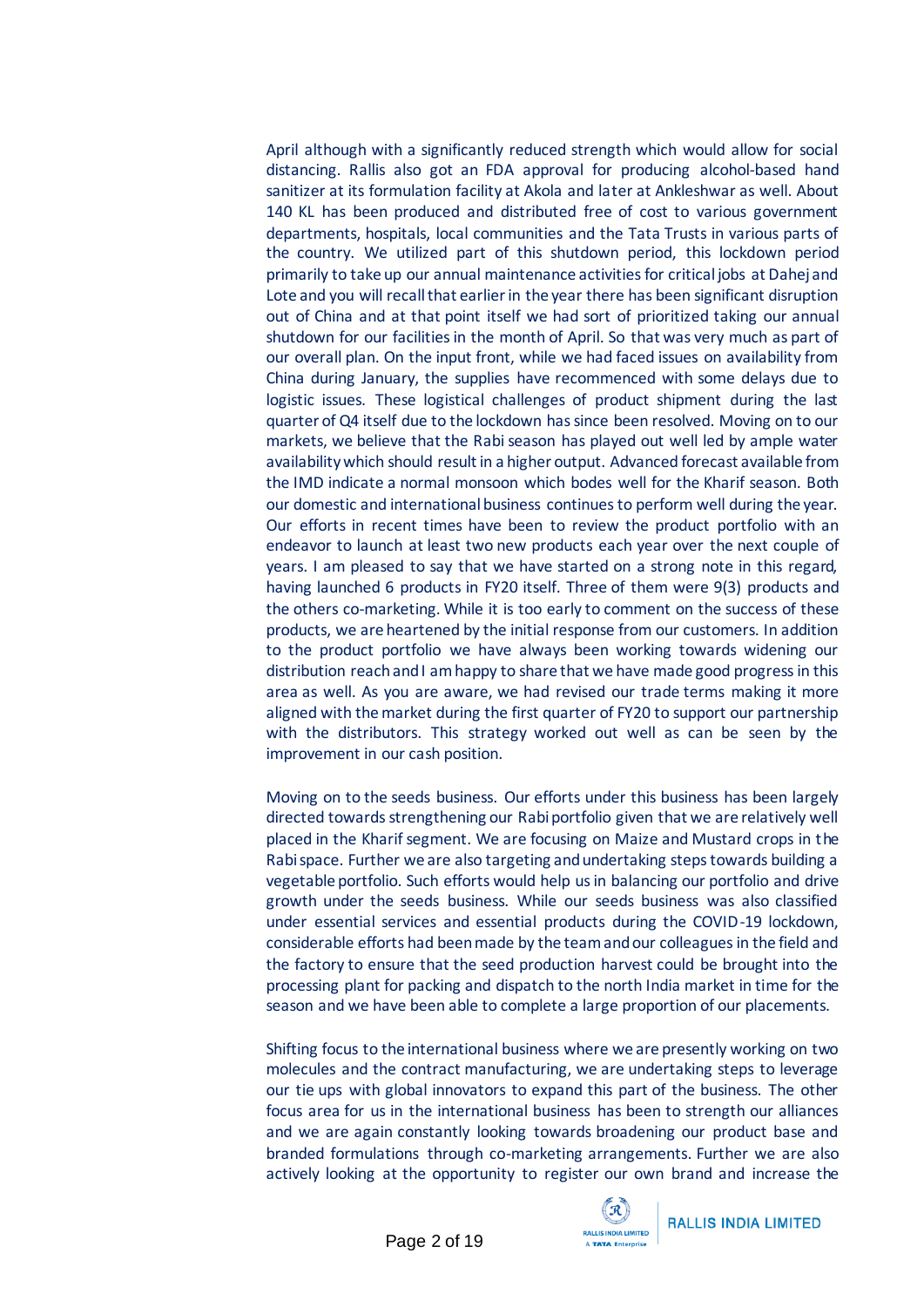revenue from the formulation business. We believe that our efforts will help us to gear up the business in the near term.

I would like to touch up on our CAPEX plan. We have announced a CAPEX of around Rs.800 crore for strengthening our domestic and international. The commencement of operations of our new Metribuzin line had got pushed back because of the lockdown and our formulation facility at Dahej is now running behind schedule and will not be available for the coming Kharif season. This will however not impact our product availability for the current year. Lastly, we also setting up a state of art R&D facility in Bangalore to further drive our growth with a significant step up in our product development for crop protection, crop nutrition and seed research. The design of the new center has commenced. To conclude I would just like to reiterate that while the impact of COVID-19 will be felt for some time, we continue to be positive for the long-termgrowth trajectory of the business and undertaking steps drive the next growth phase for the business.

I would now request Ashish to walk us through the quarterly financial performance and with that it is over to you Ashish.

- **Ashish Mehta:** Thank you, Sanjiv, and welcome everybody to this Q4 & FY20 earnings call of Rallis India. As Sanjiv, already mentioned, the quarterly results include the financials of the merged entities, Metahelix Life Science and Zero Waste.
	- a)I will first touch upon the crop care business, how we faredin Q4 as well as for the whole year. Revenue at Rs.322 crore was marginally higher compared to same period in previous year. The profit before tax of Rs.1 crore against Rs.19 crore registered in the same previous year. This against the announcement of nationwide lockdown pan India to contain the outbreak of COVID-19. The operations of the company were disrupted at certain manufacturing locations and depots of the company. As a result of which goods worth Rs.16.04 crore could not be dispatched to the domestic market. Further international shipments were also disrupted due to absence of transportation facilities in the last week of March 2020 resulting in lower shipment of Rs.53.18 crs
- This apart, there could not be any invoicing done for the domestic market in the last 10 days of March. You would have noticed there was a sharp rupee depreciation in the last 15 days of March and as you all know that we enjoy a longer credit period on imports vis-à-vis a shorter credit period of realization of exports. There was an MTM impact which we have mentioned in our investors slide which has been put up on the Rallis website. Approximately Rs.9.9 crore of MTM loss had to be accounted in the quarter, and this also impacted our EBITDA margin. There are certain additional provisioning which we had to do as per the guideline given by the institute and they relate largely to receivables and stocks Overall the impact was  $\sim$  Rs. 4 to 5 Cr. We also saw certain drop in the G-sec rate which has an impact on the actuarial evaluation which also had an impact on the operating margins. This was roughly about Rs1.2 crore. So overall if you see the impact on the current quarter's financials because of all these factors led to a drop in EBITDA margins. While the revenue growth was modest over the previous year, there was a volume growth both in domestic business largely driven by new products like Ayaan and Zygant. Further pricing pressures on B2B business in the international market like Metribuzin and Pendimethalin continue to be felt.

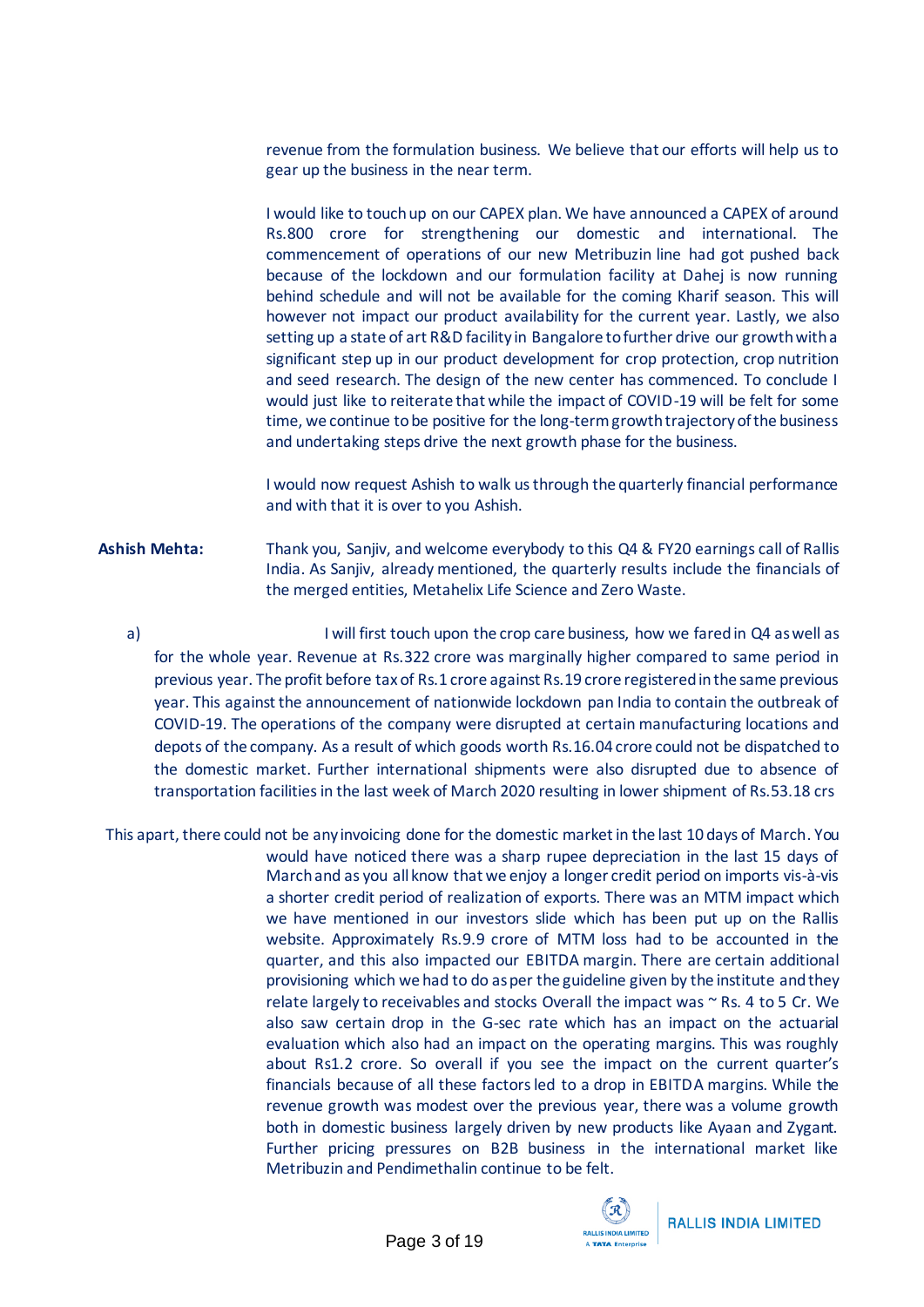For the full year, of the crop care, the revenue was Rs.1, 881 crore against Rs.1, 672 crore of FY19, a growth of Rs.210 crore reflecting 13% growth over previous year. In the previous year you would recall that we had a business of seeds, which was discontinued in the fourth quarter of FY19. If we were to remove the value of that which is around Rs.30 crore and make a like-to-like comparison then the overall growth in the crop care business is 14.5% compared to previous year. Out of this 14.5%, maximum growth is through volume. Out of the total growth in absolute terms, almost all increase came through volume growth, domestic business accounted for roughly around 70% driven by introduction of new products during the year. The ITI was 16% for the year FY20 registering a good healthy growth over the previous year.

Now coming to the seed division:

It registered a sale of Rs.24.47 crore for the quarter against Rs.21.86 crore registered in the same period in the previous year. The loss for the quarter was around Rs.18.47 crore, against Rs.17.74 crore in the same period in previous year. For the full year, the seed business total revenue was around Rs.364.42 crore against Rs.336.21 crore for FY19 registering a growth of 8.4% amidst the volume growth and price realization.

To summarize the other highlights of FY20, cash from operating activity was at Rs.337 crore against Rs.80 crore in the previous year. Total liquid investments for the company as of 31st March stood around Rs.300 crore, up by Rs.200 crore compared to previous year. Working capital improved by Rs.75 crore at the consolidated level. For the crop care division, working capital days improved from 106 days in the previous to 74 days for the current year.

This is all from my side. We can now start the Q&A session.

**Moderator:** We take the first question from the line of Aditya Jhawar from Investec.

**Aditya Jhawar:** Sir, you mentioned that there was this provision of about Rs.3.5 - Rs.4 crore that includes the provisions for receivables and slow moving inventories. Sir, if you can help us better understand, are you foreseeing a situation where there could be some meaningful bad debts written off? And typically, in this, every year, what is the kind of provision that we do in this quarter for bad debts?

**Ashish Mehta:** See these receivables are provided as per the Expected Credit Loss model defined by the institute and this is a model which is basically on the ageing of receivables compared to current year versus last year and also under various brackets of every quarter, every half year vis-à-vis the last year. And going by the collection trend, we thought it would be good that we take some additional provision given that there was a slowness in the collection. If this was not done and the current condition would have continued for a longer period there could have been an impact on the collection, which would have come and hit us in the first quarter or second quarter going forward. So, this is out of prudence we have taken a call. If the collection happens automatically the reversal happens of the provisions.

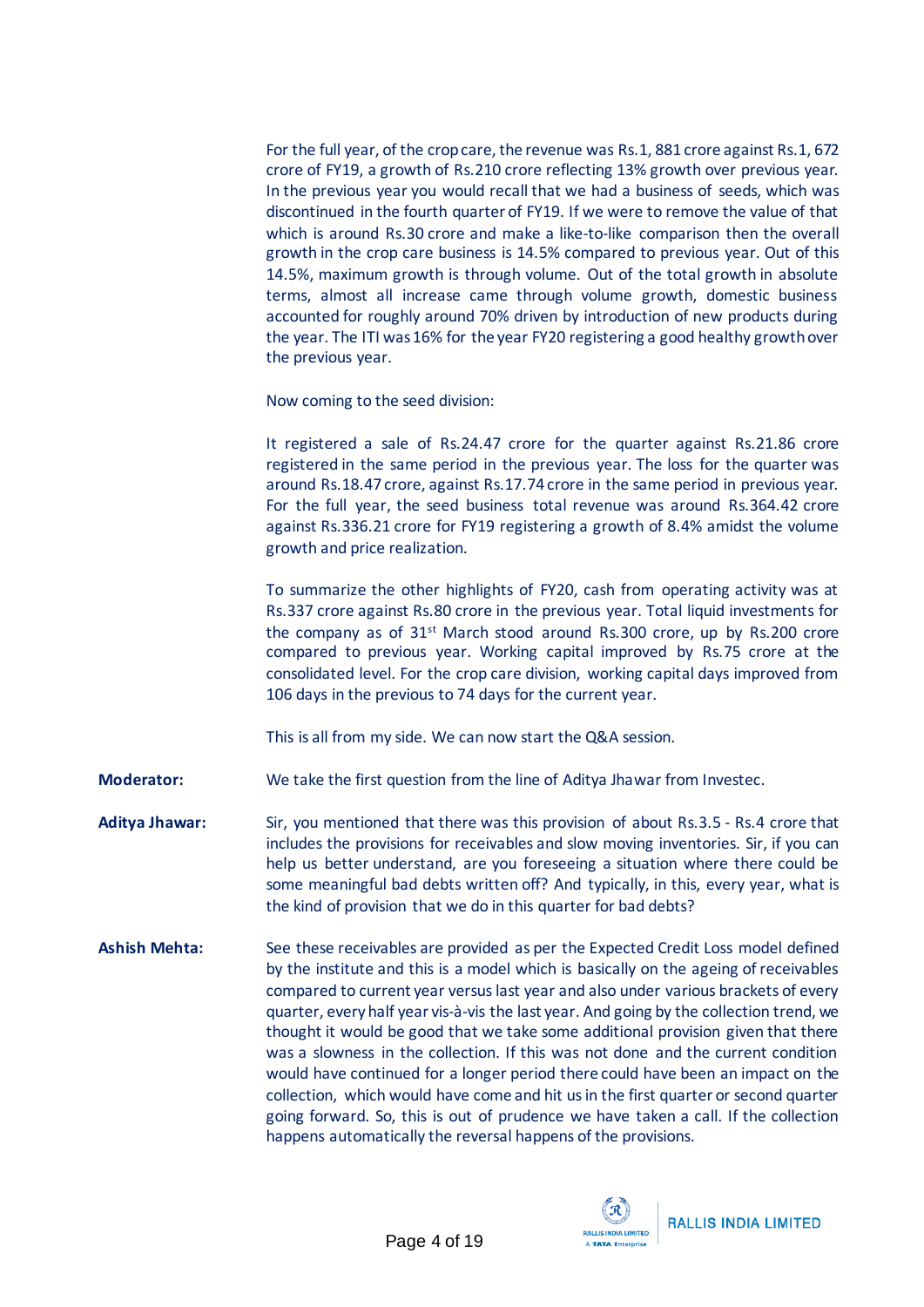Coming on to the slow moving, non-moving stocks. You know some of the stocks, much before the expiry, 3-4 months before expiry, the materials what are produced out of our technical are sent back to factory for processing. And because of the lockdown there was a restriction of movement of material. So, it was an additional provision we took that in case the materials are not able to move on time and reach the factory there could be an impact. So, it is just a provision we have taken to be on the safer side, more on the conservative side.

- **Aditya Jhawar:** That is helpful. Sir, how do you foresee production ramp up in Q1. So, you mentioned that some of the plants are starting production and by when do you think that we would be back at pre-COVID utilization levels?
- **Sanjiv Lal:** So, Aditya, we had informed on April 27<sup>th</sup> that our plants are restarting at Lote and at Dahej. Ankleshwar has been sort of operating at low rate depending on the availability of manpower. Now one of the biggest challenges before the industry is going to be manpower. From Rallis' side I can say that more or less our supply chain related with incoming materials has been largely set right or resolved, you may use that word. But in terms of availability of labor, availability of manpower, it is something that is going to be a bit of a challenge. So, we are expecting that over a period of time this will slowly get resolved and operations will be at full capacity. As of now I would say that we would be close to running where we need to although with lesser manpower. So, our operating teams are there working at the factory and those who are the office staffs, support staffs all working from home so that we can minimize the number of people at the workplace.
- **Aditya Jhawar:** Sanjiv, if you can highlight, are there some preliminary talk with regard to China plus strategywhere we are engaging more with customers on a potential de-risking from China and Rallis would potentially gain from that. Are there some preliminary talk going on?
- **Sanjiv Lal:** We have already kept everyone informed that we are in discussion and these discussions are going on and it is also publicly available as announcements including things by the Japanese government who have assured their industry that they are going to be making available \$2 billion for Japanese companies to shift their businesses out of China. We would like to believe that Rallis would be one of their preferred partners going forward. But as of now there is nothing to confirm or report.
- **Moderator:** Thank you. The next question from the line of Prashant Biyani from Prabhudas Lilladhar.
- **Prashant Biyani:** Sir, do you expect the loss of sales of Q4 to materialize in Q1 especially in the International business?
- **Sanjiv Lal:** We have not seen any cancellation of any orders and I think the International business will be on track only. So as of now there is no reason for us to be concerned.
- **Nagarajan S:** So, since you specifically asked that question whether you expect it to come back in Q1, the way we are approaching it is that we have had some difficulty in



**RALLIS INDIA LIMITED**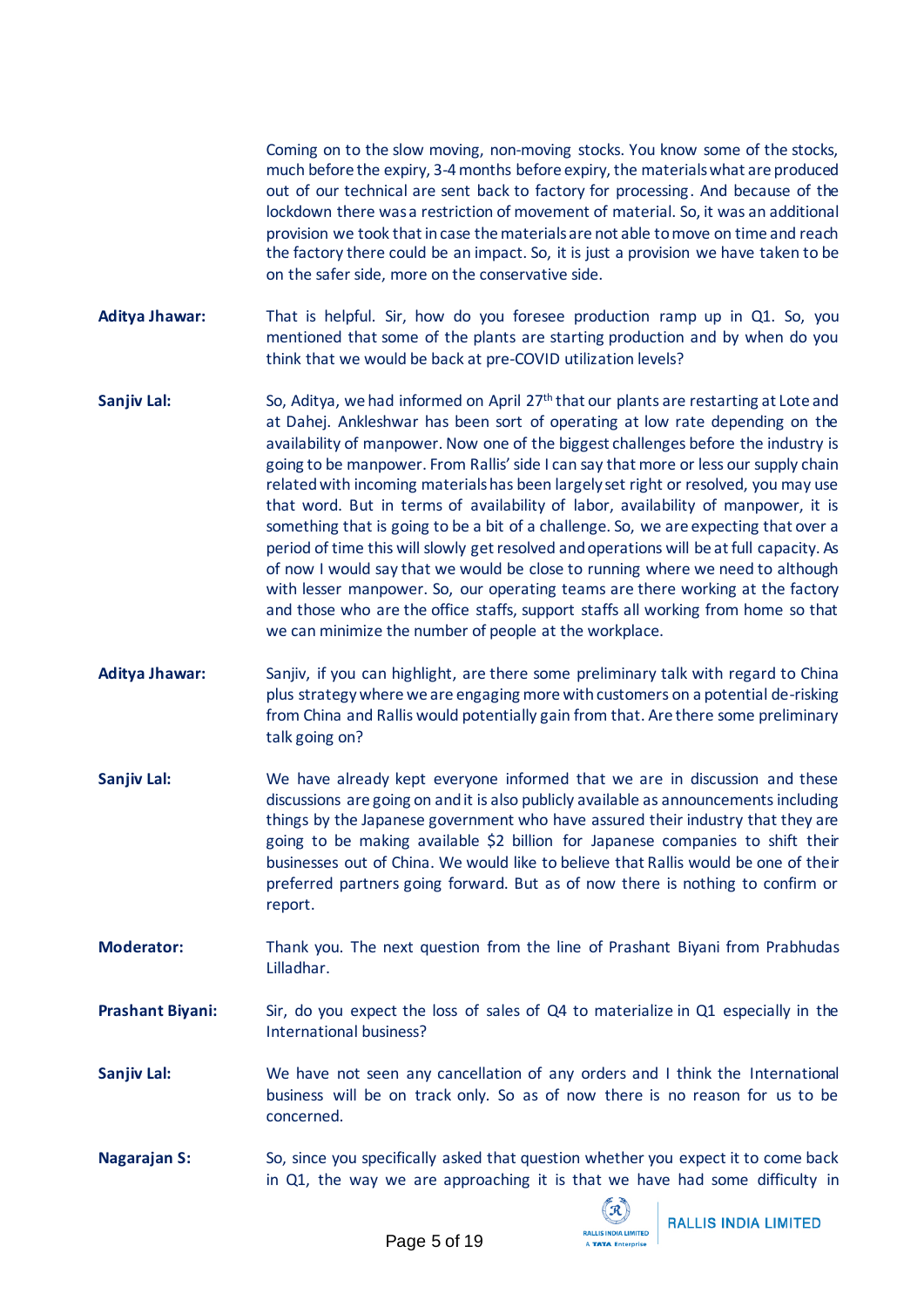shipments last month, that is in the last month of last quarter that is in March. We have not had any cancellation but we are trying to retain that business but also be conscious of the fact that in the domestic market Kharif season is coming up. So, the way we are approaching it is to try and see if there is a scheduling of the business that can be done over a longer timeframe in this year, i.e., in the first few months of this year. So it will not be a one-to-one map to sort of expect that it would all come back in Q1, but we are presently hopeful that we should be able to retain it in the course of this year.

- **Prashant Biyani:** Okay. And how are we positioned in terms of supplying materials in the domestic market? If the growth is decent in Kharif in India, would we be in a position to more or less supply the required materials that the market demands?
- **Nagarajan S:** See, I think as you are aware that supply clearly has been disrupted in the month of March-April. Freight rates have gone up. Availability has been a challenge. Drivers have not been available for many of these trucking companies. So, under these circumstanceswe are trying to navigate through this space and make sure that both the seeds as well as crop care items come through to the respective markets. The way we are approaching it is, we are prioritizing markets, we are looking at places which are green zone, for example, we are looking at orange zone, we are looking at the red zone trying to identify at a micro level each of the distributors to whom we should supply and also trying to pay attention to the last mile. That is from the distributor to the retailer and onwards to the farmers. So, I think those are the actions that we are taking, but at an overall level, yes, it is challenging. It is certainly not as it was earlier; it is more expensive and more challenging to plan it out.
- **Prashant Biyani:** Okay. And just last question our gross margins have improved marginally this time. Was it due to the higher share of domestic business or in general are we seeing a declining raw material prices and hence this margin expansion is sustainable?
- **Ashish Mehta:** There was a product mix combination in the domestic market which also had a positive impact on the margins. As of now it will be too early to say whether raw material prices increase will be there and how it will get impacted in the given condition. But this is the fact that in the quarter there was a good product mix in the domestic business.
- **Moderator:** We will take the next question from the line of Nisarg Vakharia from Lucky Investment.
- **Nisarg Vakharia:** I maybe repeating what you have aid earlier, but can you please highlight what is the absolute other expenses which is the one off in this quarter which will not repeat?
- **Ashish Mehta:** There was an MTM loss of about Rs.9.91 crore which is part of that other operating expenses. That is one and there were certain other provisions which we had made based on the guidance given by the institute given the COVID-19 conditions especially on the receivables and also on the stock provision which I have explained already.

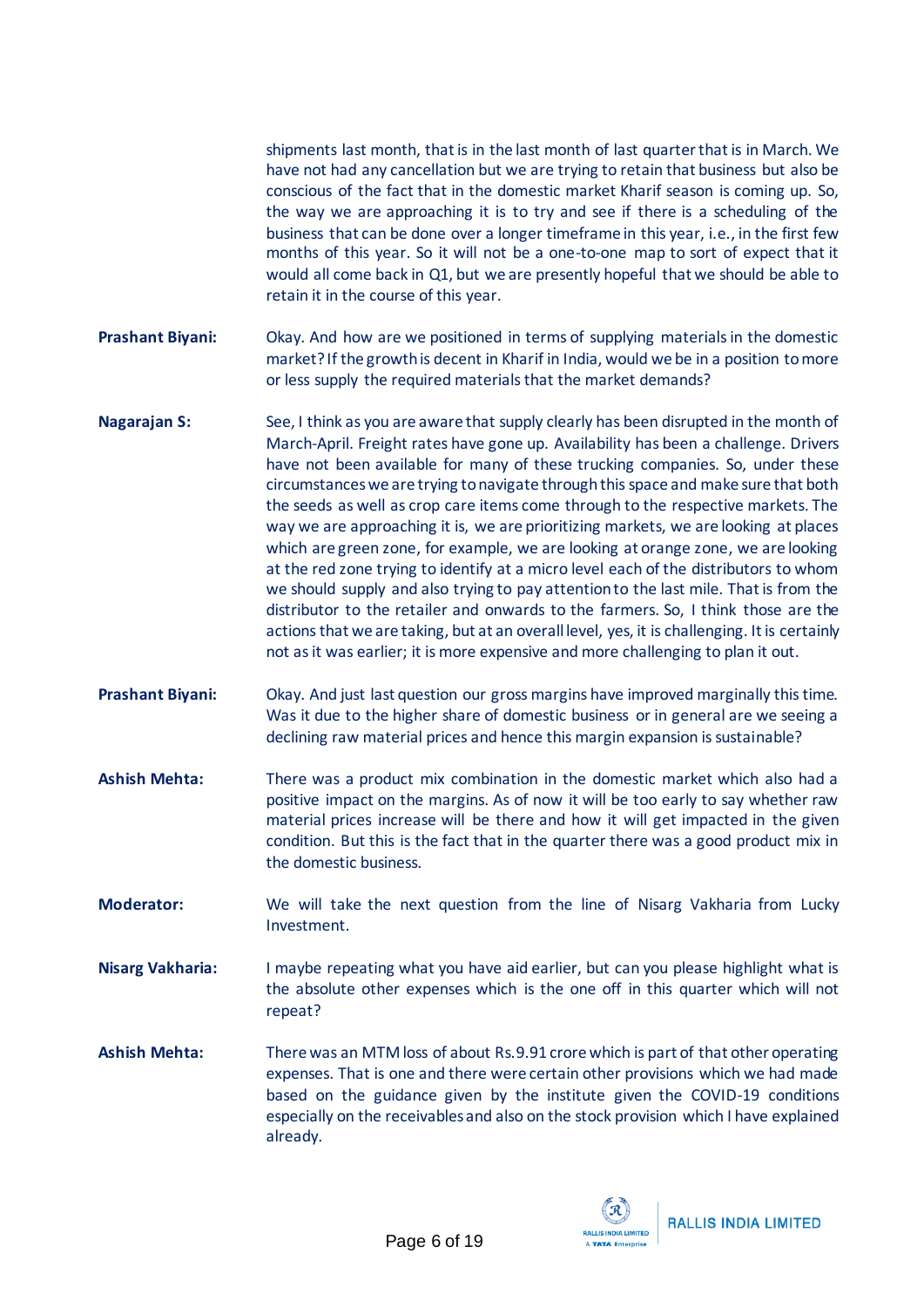- **Nisarg Vakharia:** And lastly out of the Rs.16 crore and Rs.53 crore how much of the sales is lost and how much is deferred for the next quarter?
- **Nagarajan S:** I think at this point in time from the International portion that is about Rs.53 crore, we are hoping to retrieve it over the course of several months, not specifically first quarter. As far as the domestic business is concerned, it is a little bit more intricate because there is a specific season, specific stock, and as you cross that time, it is difficult to retain that business. So, it is a little bit of a mixed situation in the case of domestic business.
- **Moderator:** The next question is from the line of Nihal Jham from Edelweiss.
- **Nihal Jham:** Sir, just wanted to start off with the domestic business and on our working capital. You mentioned that there has obviously been a certain change in policy. So, if I understand right, have we tried increasing our cash discounts to see to it that the receivables have gone down for this year if I just have to understand better?
- **Nagarajan S:** Yes. I think at the macro level what you are saying is right, but it is a little bit more calibrated than that. Like we had explained last year, we had increased our credit period compared to the previous year. FY20 versus FY19 if you were to compare, we actually increased the credit period. But while we increased the credit period, we also increased cash discount, we are calling it payment incentive basically at various milestone payments, right, prompt payments rebate. We had also emphasized the advanced booking incentives. Essentially, we did what you said, which is to have incentivization for early payments. But we also had a penalty for delayed payment. So, it is a combination of 3 things, extended credit period, increased incentives and penalties for delayed payments. The net effect of all of that is what we are now seeing, after maybe running it for a year, we are finding that it has helped us in terms of, I mean our sales has gone up and collections are very strong.
- **Nihal Jham:** And if we just look ahead, just wanted your comments on currently farmer liquidity and also do you expect that because of liquidity issues you could see an increase in receivable in the channels for the coming quarter or 6 months?
- **Nagarajan S:** See, what we are hearing from various sources as you know is that among the various sectors that are affected in the economy, the agriculture sector is relatively less impacted. Now there were many studies which people have provided and one of them happens to be from Crisil who have indicated a 5% decline in the median income of farmers. But I think as you would appreciate, the median does not really convey the full picture. There is a distribution of farmers. There are people who are in the fruits and vegetable segment who are likely to be more affected compared to the ones who are in wheat or rice which are likely to be less affected. So, I think there are different products in our portfolio and different geographies of the country and I think it is going to be a match of how we kind of link the two to minimize the company level impact. But certainly, at an aggregate level there is a projected income decline. Liquidity in the market is expected to be difficult even at the channel level. So, we do foresee difficult conditions ahead. Having said that the way we are looking at it is to try and improve our channel policies and also refine our credit control framework which we use to determine which distributors we

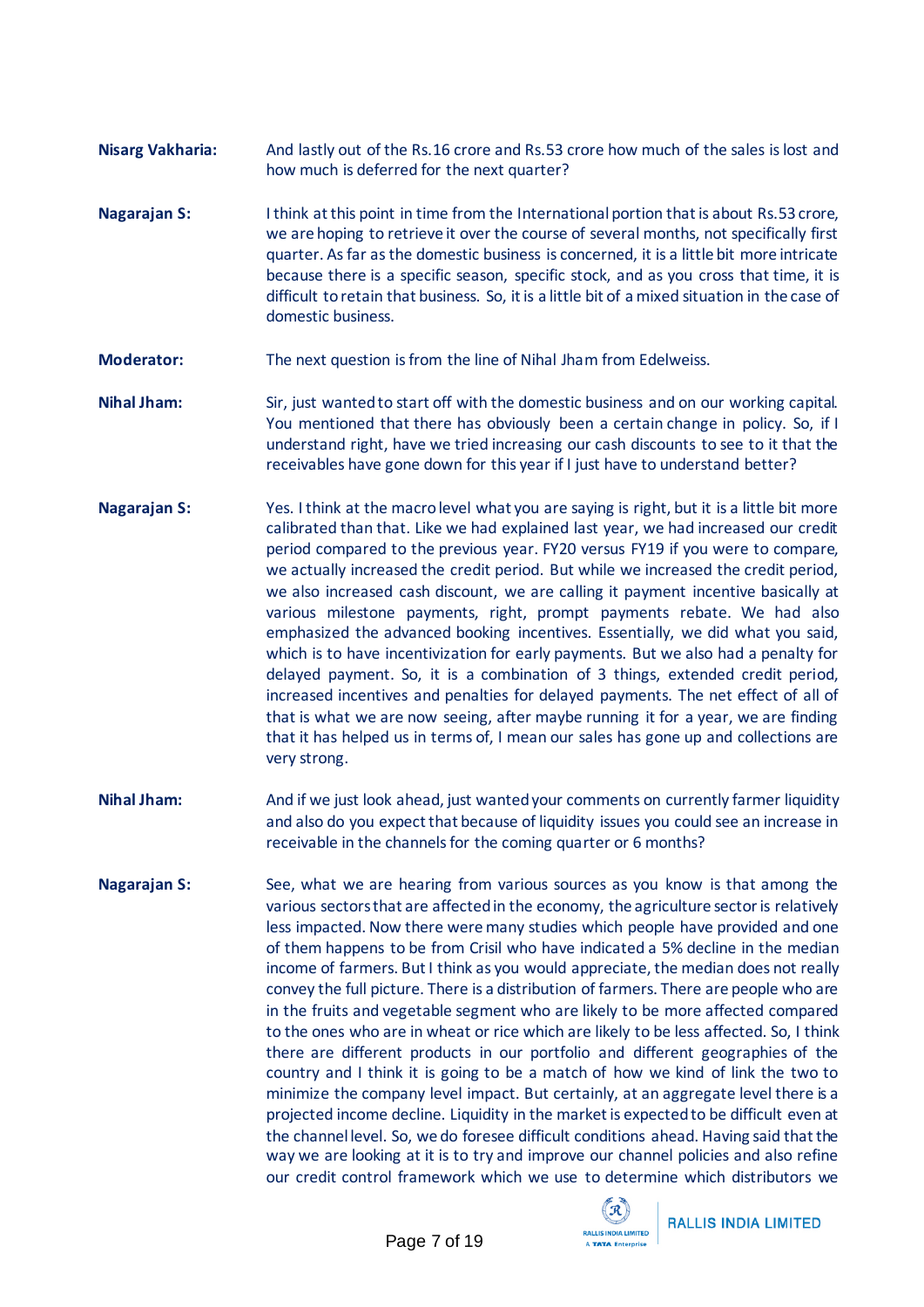supply materials to and so on and so forth. So, I think it is a combination of some prudent actions that we are taking and I should say that some positivity in the agricultural market as well as the government initiatives I think all of this will really result in what the final outcome is going to be. But you are right, it is going to be a difficult period from a liquidity standpoint.

- **Nihal Jham:** On the International business, I think over the last 5 months we have been highlighting that there has been a pressure on pendimethalin and metribuzin specifically the prices. I just wanted to understand a little more from your side on the industry scenario that is it a question of clear cut over capacity and this situation is something you expect to continue for the coming few months especially considering our capacity will also get commissioned for Metribuzin in the next 2 to 3 months whenever post lockdown?
- **Nagarajan S:** Definitely, I think situation in the US market has led to an overhang. We have also seen studies of how the COVID-19 has affected the farmer's income in the US market and we do find that there is an impact in the corn market or in soya bean market. But we are also understanding that the sales of pesticides maybe somewhat less correlated with the farmer income. There may be other factorsthat will play up as well. And as things improve on the weather front, maybe the demand would increase and the supply overhang that we have thus far witnessed may come down. I mean these are all just subjective at this point in time, but the pressure on the price point for both the products what you mentioned have remained. There is also a reduction in the price point of the intermediate as well. So, I think what we really are focused on is trying to sort of compare the difference between the two which is really where our margins lie.
- **Moderator:** The next question is from the line of Dhavan Shah from ICICI Securities.
- **Dhavan Shah:** Firstly, about the CRAMS opportunity. So, you are doing two molecules at present. So, I just wanted to understand the opportunity size of these two molecules and by what time you will included say another molecule in the CRAMS portfolio and if you can share the run rate of the CRAMS revenue for FY20, it is my first question.
- **Sanjiv Lal:** As far as our contract manufacturing business is concerned, we have mentioned that we have been in discussion and as and when we have something confirmed to report, we will get back and report, but our discussions with various companies is on. And as far as existing two products are concerned, one of them is currently seeing considerable pressure, because it is a polymer that we produce which goes into the Aircraft Industry. And we are all aware of this situation on the aircraft industry. So, there is a decline in the consumption of that particular material. So, we will be seeing some erosion of sales for that category for the FY21. We will report back once we have confirmed business on the contract manufacturing part.
- **Dhavan Shah:** And what is the opportunity size, if you can share in terms dollar-rupee terms and how much are we doing right now in the CRAMS portfolio?
- **Sanjiv Lal:** In opportunity size, it really depends on whom we partner with and for what quantity, what value, so these are things which we can only know once we have finalized these kinds of contracts. But as I was mentioning in an earlier response is

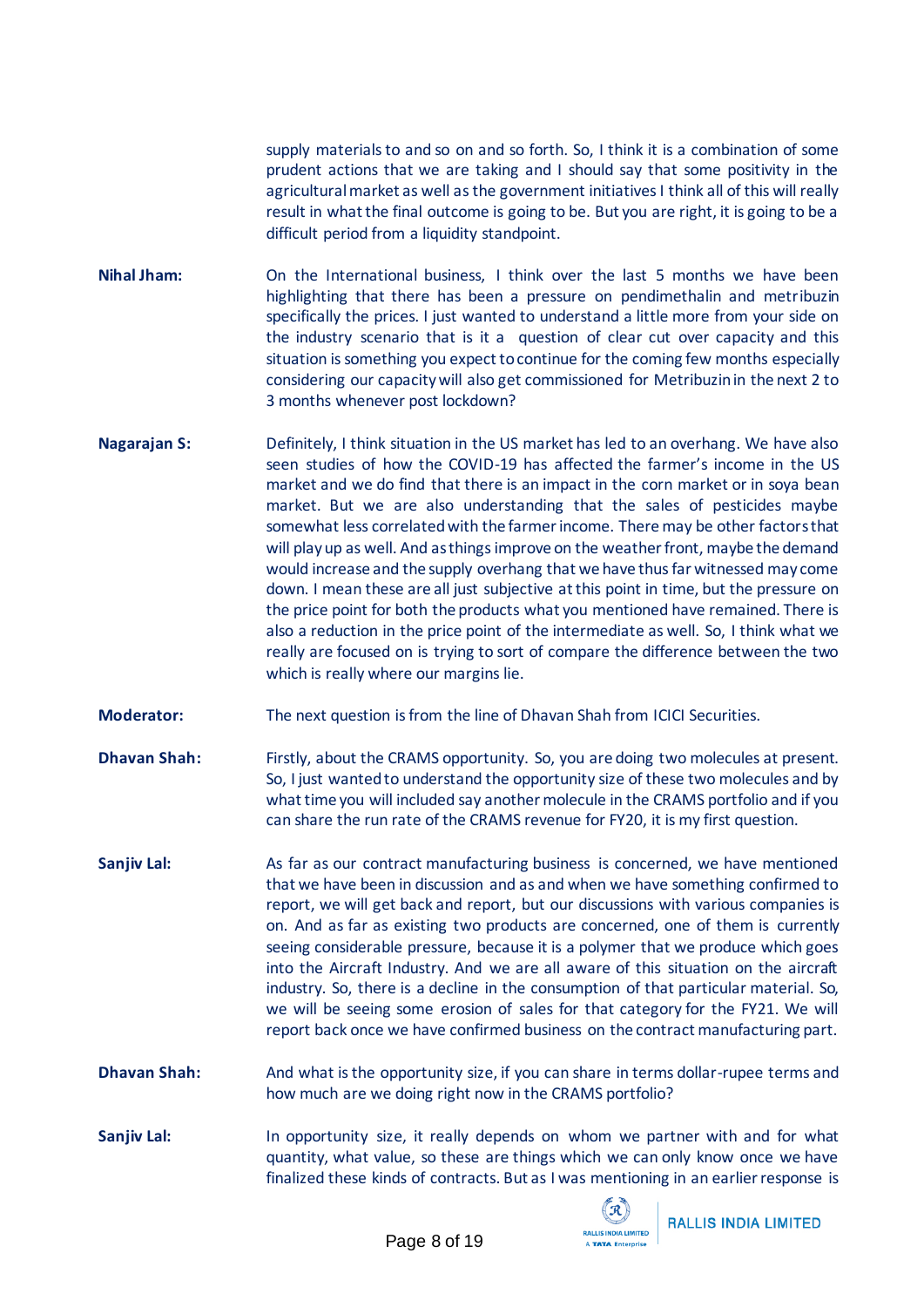that there seems to be a lot of interest of many countries to look at India for manufacturing and I think the government is also very keen that, we position ourselves, we in the sense India positions itself as a preferred destination and they are doing all the right things. Hopefully the government will come up with some very clear policies and guidelines on how investment can be attracted and we would also like to believe that because of our background as one of the pioneers in contract manufacturing. Rallis would certainly get an opportunity to work with many companies on contract manufacturing.

- **Dhavan Shah:** And second one is you already mentioned that some of the molecules what you are selling for the international market, you are seeing the pricing pressure. So how is it, in terms of the cost dynamics, is it also in line with the realization and you also mention that some of the CAPEX are delayed by around a quarter or two. So how do you see the asset turn of the incremental capacity going ahead?
- **Sanjiv Lal:** When we are talking about products Metri and Pendi coming under pressure on pricing, the other thing to note is at least for Metribuzin, while there is a pressure on pricing there is also a correction which is happening on the price of the intermediates and key inputs that go in for that. So yes, there is a pricing pressure but it is also getting balanced in large way by the input prices as well.
- **Dhavan Shah:** As we are delaying our CAPEX for few molecules by one or two quarters and the prices are also under pressure. So how do you see the asset turn of these few molecules over the period of time? Will it be in the same line as we are doing for the rest of the business or we can see something like in the asset turn?
- **Sanjiv Lal:** Actually on Metribuzin we had mentioned in our previous call that there is a huge overhang of inventory in the key markets of North America and this inventory overhang is expected to come down by Q2 and we expect that by Q1 that additional capacity which has got delayed by couple of months will be up and running. So we don't foresee any loss of business arising out of the delay in the CAPEX and as far as the formulation facility and the Dahej SEZ is concerned, while it is delayed by a couple of months, in any case we have not factored it in for our Kharif requirements.
- **Moderator:** We will take the next question from the line of Varshit Shah from Emkay Global.
- **Varshit Shah:** Sir, firstly on the gross margins. Can you just help us understand that in terms of the spread in your international market, the spreads have remained same or on a quarter-on-quarter basis they have declined and net of benefit in RM and realization pressure. So that is my question number one. And in the question number two is, in the domestic business I think you have seen a sharp jump in gross margin improvement. So just purely driven by change in product mix or there is something else, I mean there is some price hikes or something?
- **Nagarajan S:** I just want to say that on the international business, our margins have been under pressure. I think for the full year if you were to look at what you are calling as the spread, or what we internally look at the business in terms of gross contribution there is actually a reduction in gross contribution. So, net of the raw material cost benefits the price pressures have had an impact on the business for the full year of FY20 versus FY19. As far as the domestic business is concerned like what Ashish

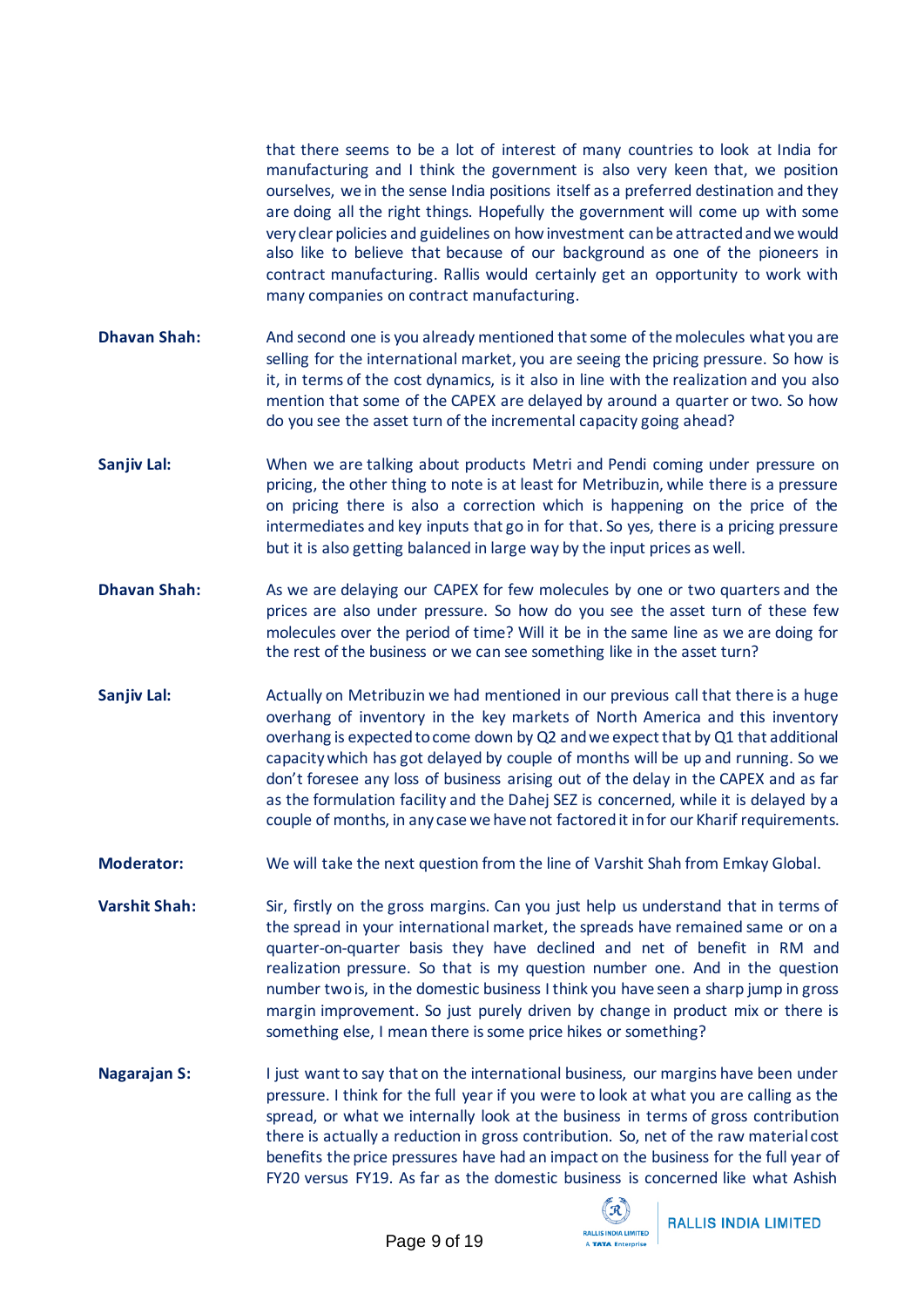already mentioned in the quarter, it is more of a mix and I think we would not read too much into it because it depends on what products constitute the revenue which has been reflected in Q4. And there is no special price increase that we have executed in much of Q4. So, I don't think the effect there is very large.

- Varshit Shah: Sure. And just an extension to that. So, I think the raw material in general for the domestic business are subject to coming down, so net of currency, are they better going into Q1 and Q2 or there is some way before it actually startsbecoming better?
- **Nagarajan S:** So, if you look at our product basket, we have several brands. So, in certain cases we have imported materials where like you correctly said there is a Forex impact as well apart from the price movement. There are several products which are domestically produced either by us or sourced from other domestic manufacturers and there the price movements are somewhat different, certainly not the way the Forex movement has happened. So it is very difficult to give you an overall response but we are dealing with each of those at an elemental level, at the product level keeping in mind what the market can bear, keeping in mind what we can pass on, keeping in mind what we can absorb, it is a combination of all these factors.
- **Varshit Shah:** Just one last one from my side, so the international business. So incrementally have you seen any business sort of inquiries increasing because of suppliers wanted to diversify, not in the CRAMS but our pure international business or it gives more business as usual at this point in time?
- **Nagarajan S:** Well, I think diversification trend had already started consequent to the environmental and thereafter the safety challenges that we have already seen in the Chinese market. So, what we are finding is that it is sort of accelerating you can say. There are more people talking about it. But at this point in time, I mean when we are talking in May, at this point in time there is nothing specific that we have to report that we have gained because of this.
- **Moderator:** The next question from the line of Chintan Modi from Haitong Securities.
- **Chintan Modi:** Sir, I would like to understand about additional dealers we have added during the year, some 400 above. Which are the zones or which are the states that this additional has happened and, in the past, you had also talked about rationalization in dealer network. So, if you could highlight how we have improved in this sense and if there was any large market which was missing from our side, what are we doing to work on that?
- **Nagarajan S:** We are doing both. We are adding as well as reducing, there is a net addition of about 400 SS/PDs. And these are happening in different markets. The process that we follow is to look at each market, each state and look at specific market within that and try to identify our distribution gap and try and plug those. As far as dropping the existing partners, we look at the kind of business that we have done with them, the kind of other performance metrics like sales returns and payment behavior and so on and so forth. So effectively we are doing that in terms of specific geographies that we are intensifying. Yes, we are intensifying. As you know we are relatively better placed in certain pockets like Telangana, Andhra Pradesh,

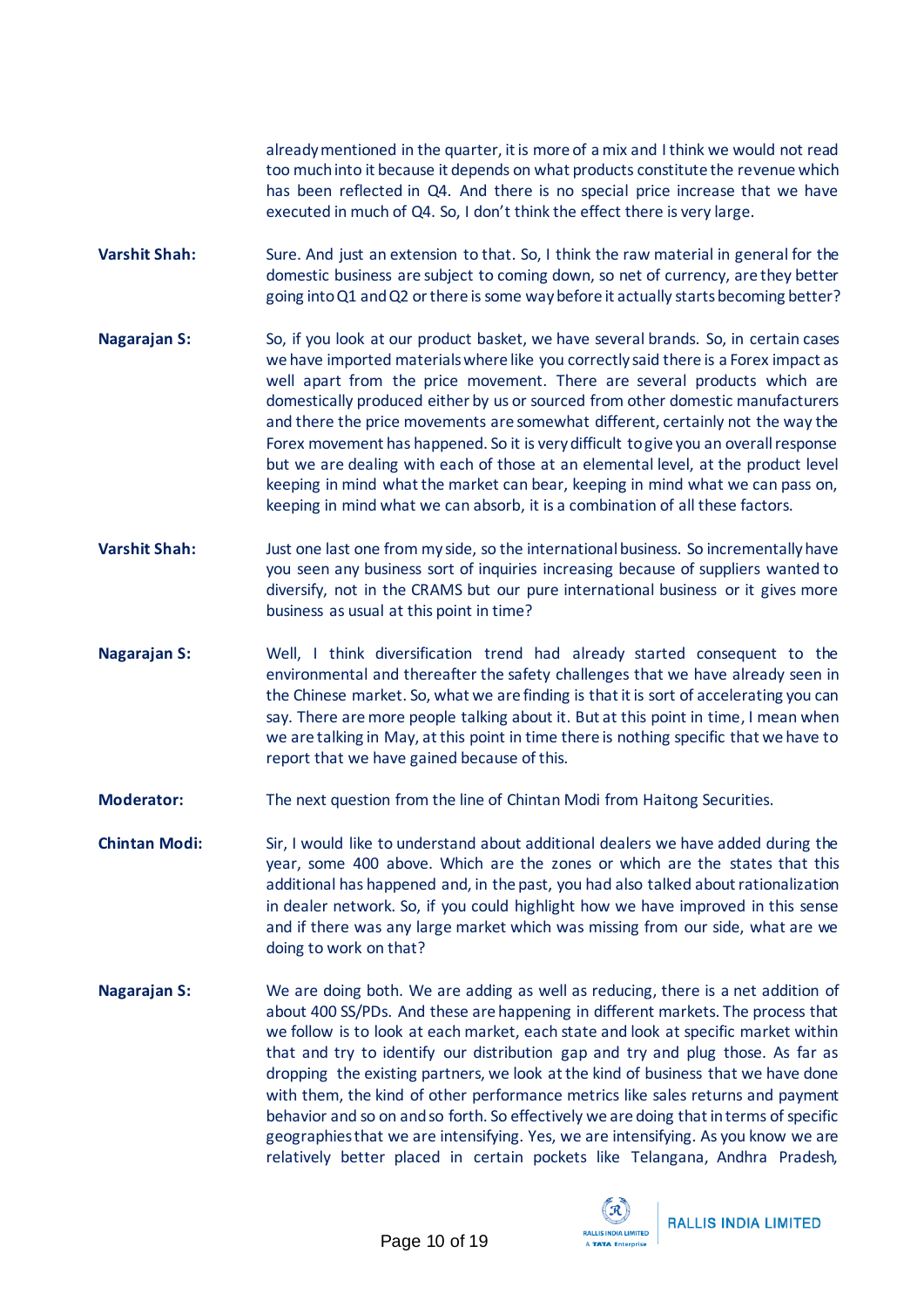Maharashtra and a few markets in the country, but we are focusing on places like Madhya Pradesh where we have some improvement to carry out.

- **Chintan Modi:** And in Northern part if you could highlight, like in Uttar Pradesh and these are also very large market, Punjab, Haryana?
- **Nagarajan S:** The way we see it is that there is a need for a holistic solution to really take advantage of the action that we are doing. We need to have a right product. We need to also have the right distribution. So, the combination of the crop-pest solution that we are offering along with the distribution solution is what we are really looking for.
- **Chintan Modi:** Okay, got it. And sir, last Rabi we had launched Mustard in the seeds business. So how that has played out in fourth quarter and what you think about the upcoming, under the next Rabi season because we plan to launch new seeds.
- **Nagarajan S:** We are very satisfied with the kind of response we have had. The Mustard introduction has played out well. It came in between Q3 and Q4 of this year. We are quite satisfied with the kind of response that we have got. We are hopeful on that particular product.
- **Moderator:** The next question is from the line of Sudarshan Padmanabhan from Sundaram Mutual Fund.
- **S. Padmanabhan:** Sir, if I look at the balance sheet specifically on the inventory portion, I mean largely the inventory on year-on-year basis has been kind of flattish almost. I mean we are looking at almost Rs.675 crore going to Rs.700 odd crore, I mean despite of sales growing and we also talked about this deferment of sales which is primarily there, which can spill into the next quarter. So number one if you can help me bifurcate this into finished goods and raw materials and number two, I mean normally if I look at every fourth quarter we tend to build inventory for the coming season and if I look at it I am not able to visualize whether we have been able to do it. So, does that mean we will see softer offtake in the first quarter or is there any lower demand that we see potentially for the forth coming crisis?
- **Nagarajan S:** I think while we don't provide that level of granular detail what you are seeking in terms of the breakup of the inventories i.e., finished goods and raw materials, at a macro level I can say that there is an increase in the raw material which is there as consequence of what we discussed about COVID. So, we are having an increased level of raw material purchases. There is also an increase on account of the material that we could not invoice out. The finished goods also has gone up. But I think these are only two elements but there are other things which are there within the inventory figure that we report. So, I don't see, and if you think about seeds, the inventory has also increased compared to last year. So, I don't think we are underproviding the inventory as far as supplies for the year. There is nothing to be read into the inventory from that standpoint.
- **S. Padmanabhan:** Sure. But is there a change in the way accounting has been changed or something because I hardly see a jump, I mean if you are saying that there has been an increase

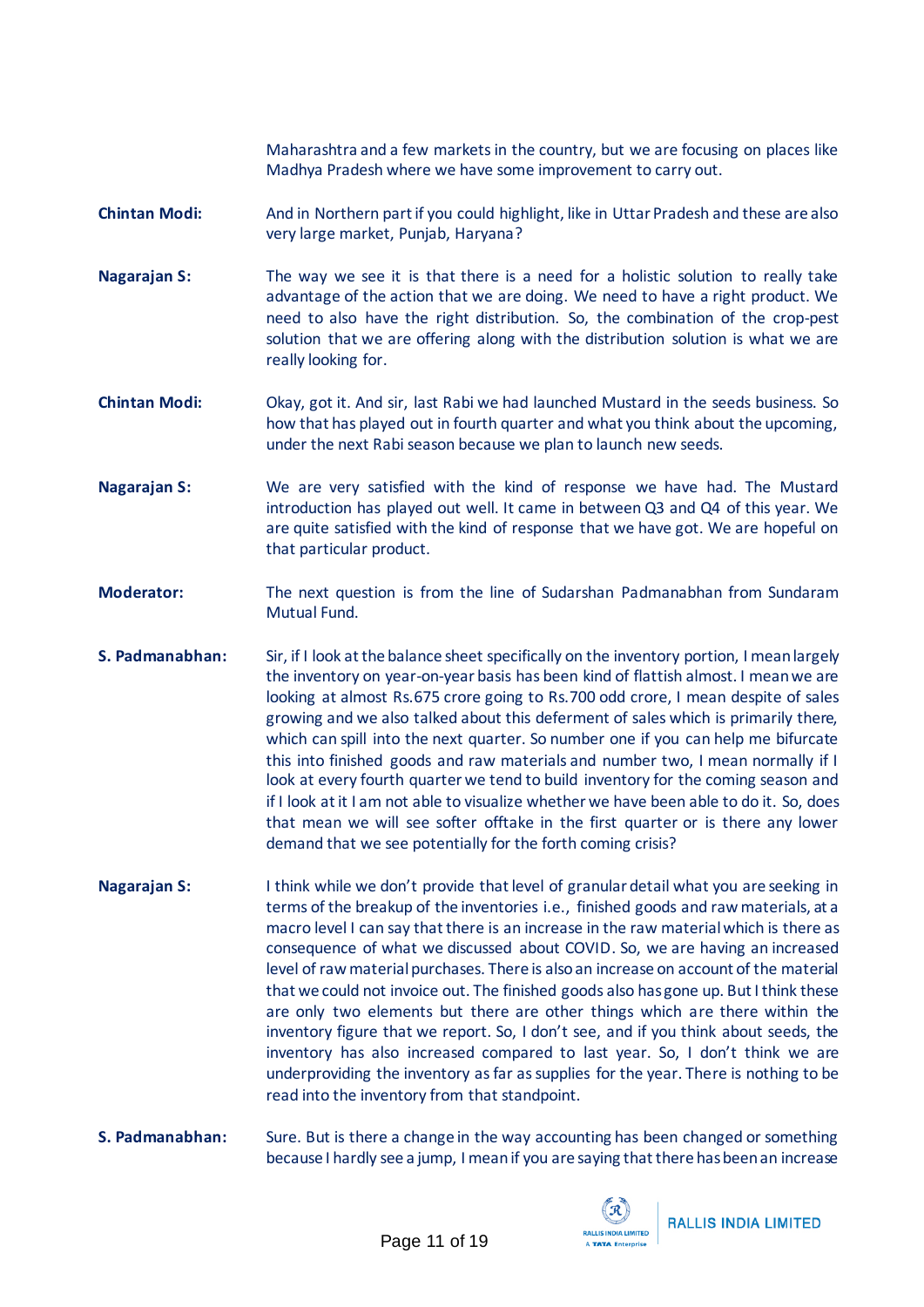in your finished goods and raw materials, I mean technically the number should be a much higher number than probably what I have seen here?

- **Nagarajan S:** Maybe I should clarify that. When you look at our inventory there are certain products. It is a combination of many products. So, you would have some reduction in certain products, but you could have an increase in certain other products, leaving the overall finished well inventory pretty much at the similar level. But for the desirable product therefore actually have larger amount of inventory. So, there is obviously movement within the groups that is why I said that from our Q1 or going forward situation we are not thinking we are under provided.
- **S. Padmanabhan:** Sir, my second question is, as far as the season goes, from what I understand is first demand will primarily come from fertilizer and we understand that the demand of fertilizers has been advanced primarily with the fear of availability of material and assuming that the season starts on time and probably we are seeing a good Kharif as per whatever the MET department is talking about, there is also good amount of water level on the ground and we are also seeing actually initially there is a jump on the paddy which typically is more favorable for agri inputs. So if you are assuming that the demand is going to be there in place, I mean should there be any issues, number one, as far as production is concerned in terms of availability of materials and number two, you see any issues in terms of making available these products because of transportation etc. over this 1Q or 2Q. I mean, are we on track mainly to capitalize on whatever demand that we see on the Kharif side despite of whatever…?
- **Nagarajan S:**As I mentioned earlier it is a challenging situation from the availability as well as the cost of transport as well as the last mile availability, not just from the distributor, not just from the C&F point, not just supplying to the C&F point but supplying to the farmer at the end of the day. There are challenges. They are slowly improving. But one of the important things which needs to be recognized is that the government has been extremely supportive of the industry, pretty much agriculture was the first industry which kind of opened up even during the lockdown with the essential commodities tag. So, I do not want to reduce or belittle the difficulties and the challenges that are there in the market, those are there. We are working on it and we are doing our best to navigate through it.
- **Moderator:** The next question is from the line of Abhijit Akella from IIFL.
- **Abhijit Akella:** Sir, one of the comments I got in your opening remarks was that there was no invoicing done in the last 10 days of March. So, I just wanted to confirm whether I heard that right and if so, what would be the amount of billings that would get deferred to the next quarter?
- **Ashish Mehta:** Yes, the comment was correct. It will be not a correct to give a number as this relate to our plans
- **Nagarajan S:** Just to add to what Ashish said, this is pertaining to the domestic market. What you heard is correct. In the domestic market it is not an automatic shift, right, from what is not invoiced to go into the next quarter because it is dependent on the season

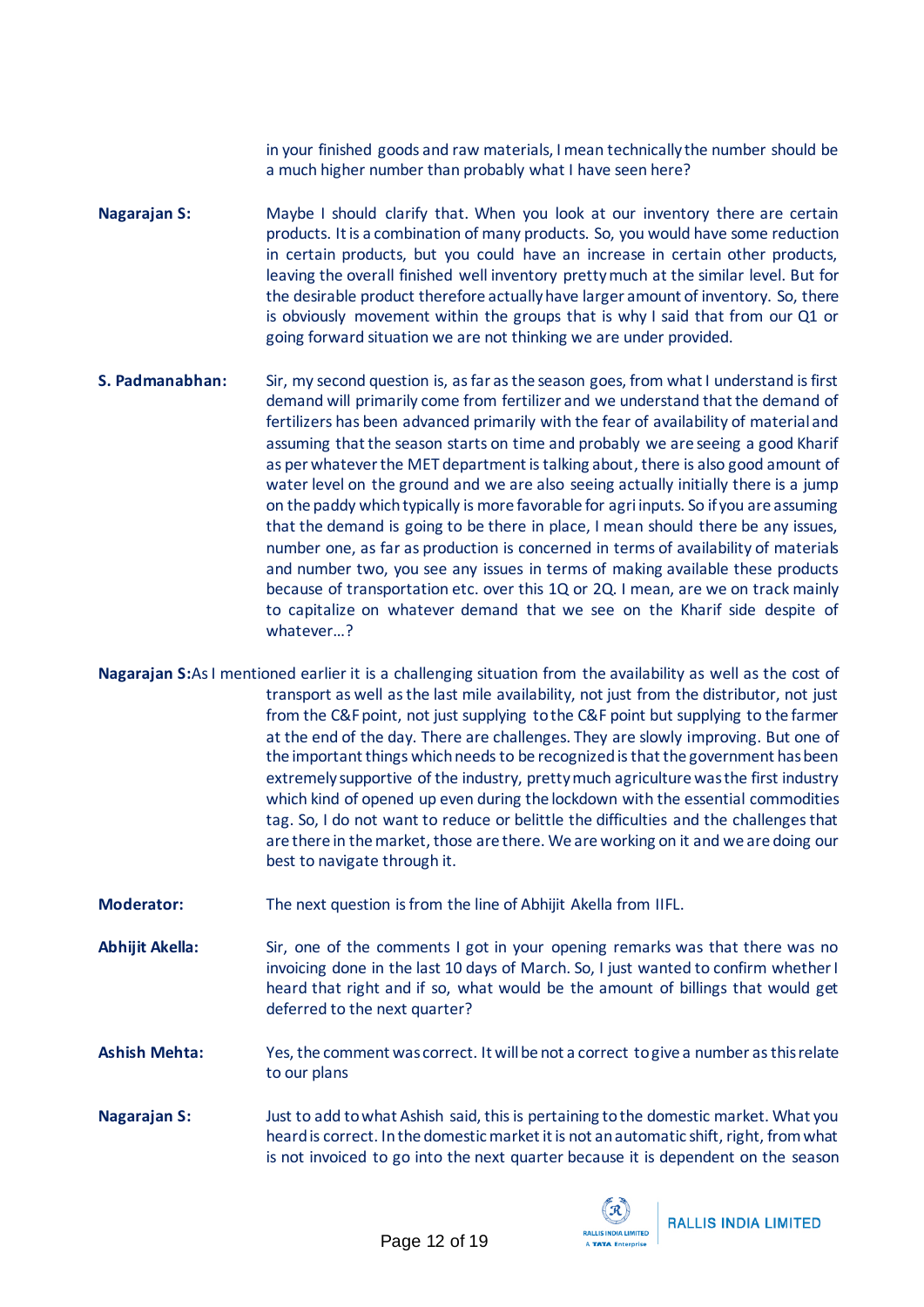and that is why I think in the earlier question I had indicated that it is not an automatic given that it will be recouped in the next year.

- **Abhijit Akella:** Second was just with regard to where the operation standsright now at the plants, if you could help us get some sense of what is the level of capacity utilization at which we are operating our various units, mainly for the export capacities, I guess? And then second in terms of the port infrastructure. What I gather is that, the ports are probably running at a throughput level of no more than say 30% odd of normal levels. So, what are you seeing there and how does that impact let us say our first quarter shipments? Thank you.
- **Sanjiv Lal:** In terms of the port you are right, there is a lot of congestion which is there in the port. My understanding from whatever I have heard is that there is a lot of export cargo which has got stuck and therefore the incoming cargo is also getting delayed plus also permission of CFAs and shipping agents and all too also visit the ports. So, these things are slowly getting untangled and we have also faced those issues, it has all been resolved and our containers have also started moving out from the port as well as the exports have also started happening. So, the ports will sort themselves out and our plants as we have already mentioned has been started up. In fact, Akola plant where we do formulations has been running practically from the third or fourth day of the lockdown being announced where we had also mentioned started taking up formulation of hand sanitizers. So, it has been running with a limited crew and as the people are becoming available, we are increasing the production of formulation from that plant and the production has also started coming out from Dahej as well as from Lote where we do largely export cargo which is metri, pendi and acephate.
- **Moderator:** The next question is from the line of Kunal Mehta from Vallum Capital.

**Kunal Mehta:** Sir, this seed season will be precursor to what is going to happen in the Kharif season. Of course, there are other variables. Can you give us an understanding of how we see the seed season performing for the next two quarters?

**Nagarajan S:** So, I think maybe I can share some thoughts on what we are seeing and we can draw conclusion from how it might go. One is of course that the monsoon forecast has turned out to be positive. I think it is saying normal monsoon which I think is good input. What we are finding is that supply disruptions have existed but they are also getting resolved. In fact, seeds industry being the first like I said within the agriculture when it was opened up, I think it has benefited quite a bit by the government's support. So, materials are moving. Processing is happening and that way it is a little bit positive. From the standpoint of moving material to the C&F point I think we could say that but for some increased cost at some point in time we are perhaps I think pretty much sorted, at this point in time. All these things could change depending on the second Covid wave and all of those which people are talking about. But I am just saying that at this point in time. But the movement from the distribution or C&F and distributor point to the farmers is something which is happening. It is started in some markets. Places like in Punjab what we have seen is that maybe some farmers are advancing their purchases because they do not want to probably venture out as many times as they would have normally to procure their seeds. But that is very limited and anecdotal. We don't have a full



**RALLIS INDIA LIMITED**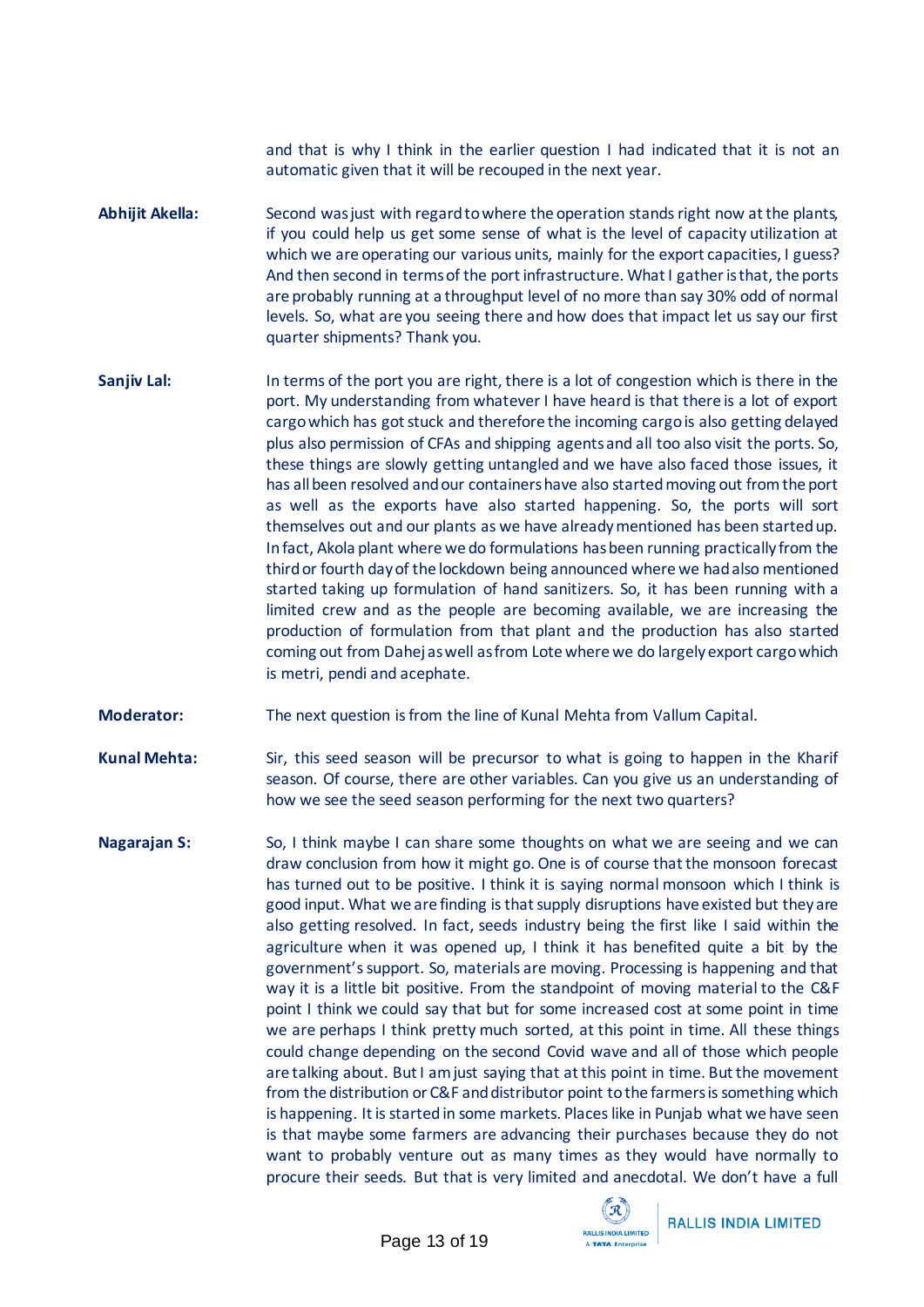behavior pattern established on this. But certainly at the trade level we are finding that there is a scarcity mindset or panic buying, whatever way you want to call it, it has been noticed in the case of fertilizers also where it has been reported that the sales have been significantly higher in April this year than last year. Maybe a similar thing is what we are also finding in seeds. But we will have to wait and see. So, at this point in time, the focus, our focus is to make sure that we get our materials into the market and ensure availability. We are focusing purely on that and we will have to see how the whole thing goes on. It is also going to be correlated with how the lockdown goes, how the situation changes on the ground. It is very difficult to, it is a very complex subject to really predict how it will go up, but right now it looks like we are certainly in a better situation compared to any other industries.

- **Kunal Mehta:** And sir, second, I have another question. I wanted to understand how you see volumes, I am sure this is a very tricky question and you are faced with multiple factors of how things would behave. But what I am trying to understand is that because of delays in shipments through geographies like Europe and North America, we are going to see a lot of material being passed on, being flooded to into the domestic market because the suppliers not been able to export these materials. So, I wanted to understand, for the coming season do you see, there could be an oversupply of materials, I am sure of course, I also appreciate that the last mile connectivity is also a challenge and so is the logistics. So how do you see the whole inventories in the channel behaving in the next 3-4 months once we have built up the Kharif season?
- **Sanjiv Lal:** I think the domestic market just simply cannot absorb, if I go by your hypothesis that the exports will not happen and all of that will go into the domestic market. The size of Indian export of active ingredients in agro chemicals is too high for the Indian market to absorb. And there is really nothing to suggest that the international markets will not be able to take this material, like the way the Indian government is focusing on agriculture, I am sure in all the key consuming markets like Brazil and US, their political leadership is also focused on getting agriculture fully back on its track. So, there is really nothing to suggest at this stage that we will have anything dramatic happening on the export of agro chemicals.
- **Moderator:** The next question is from the line of Rohit Nagraj from Sunidhi Securities.
- **Rohit Nagaraj:** Sir, couple of questions. One is a precursor to the earlier participant on the logistic point of view. So how the logistic is doing during the current period. In terms of availability of the intermediates or the surfactants on domestic market which primarily probably coming from the MSME segment, are those available and if they are not available, is it hampering our production and at the same time we have talked about the transportation cost, so because of the transportation will there be a pressure on margins at least for Q1?
- **Sanjiv Lal:** So the logistics, every day I think things are simply improving and we expect that there may be a slight increase in cost but it is not something that the business cannot bear. The other issue is around the supply chains for manufacturing and things like even packaging materials sometime becomes issue. But what I must say isthat the advocacy which has been done by various associations and the focus that the government has on agriculture, many of these things are getting resolved

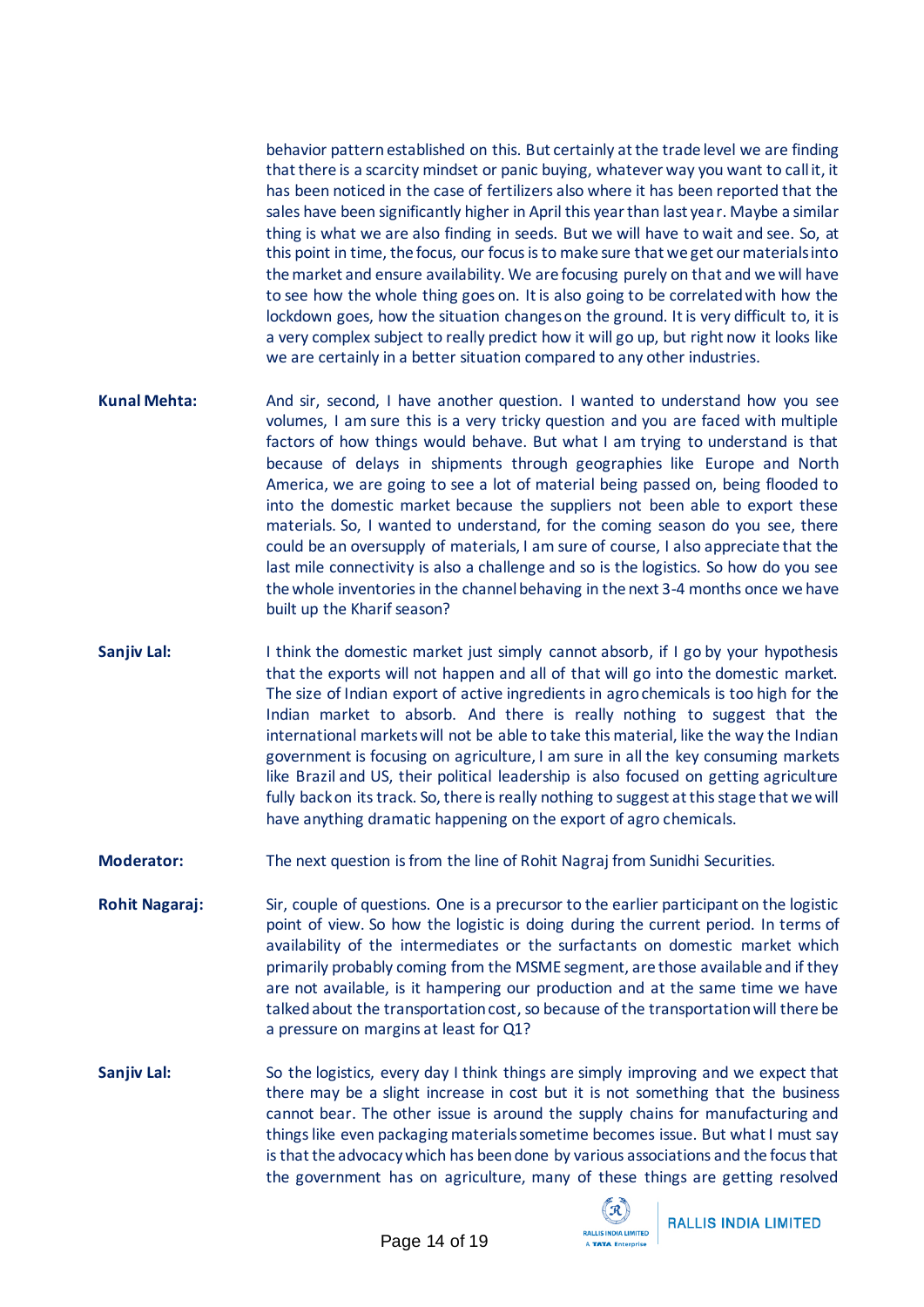sooner than later and apart from big cities which are still covered under red zone, most of the industrial activity as of the last couple of days has also been allowed. So, we would see a gradual improvement unless something dramatic happens, which would sort of reverse the positive direction in which the manufacturing is moving.

- **Rohit Nagraj:** Sir, the second question is on the International business which is partly deferred as Mr. Nagarajan was saying. So, these products which were supposed to export in Q4 would have been for a particular season and particular crops. So how do you foresee that those will be recouped over the next few months, maybe the season is over or the crop which was supposed to be there those planting has already been done? So how do you foresee that particular business coming in?
- **Nagarajan S:** I think the key difference is that typically most of the exports are B2B sales, right, so you have a buffer in between, unlike in the domestic market where you have a formulated product which goes directly to the farmer and therefore the season dependency is much higher. Here you do get the benefit of an intermediaryplayer who can actually stock up or stock down depending on the situation. So that is what is giving us the hope that the international businesses can be retrieved**.**
- **Rohit Nagraj:** Okay. And just small book keeping question on the CAPEX front. What was the CAPEX for FY20 and given the circumstances what is the number we are looking for FY21? That's it, thank you.
- Sanjiv Lal: So, for CAPEX we have done some rationalization in terms of how we need to move forward. So, we will be looking at close to about Rs.100 crore in terms of spend. While there are some delays, we are not shying away from making the investments on a growth requirement for putting up new capacities.
- **Rohit Nagraj:** And FY20 CAPEX number that already been booked?
- **Ashish Mehta:** The cash flow was around Rs.65 crore for FY20.
- **Moderator:** The next question from the line of Amar Maurya from Alf Accurate Advisors.
- **Amar Mourya:** Firstly, now given that Q1 and Q2 are the, 60% of our revenue and this supply side and utilization issue. So, do we see some revenue leakages because of these?
- **Sanjiv Lal:** We have already articulated that there are lot of potential challenges and real challenges on the ground and the situation will change from one day to the next day and maybe for the next couple of weeks, things will keep changing. As of now we are not seeing any significant or major issues in terms of our ability to make available products. There could be some products which may not be able to be fully make available. But these things we will need to balance out.
- **Nagarajan S:** And as we mentioned earlier, I think we are prioritizing availability. So, I think that is really what we are doing… in fact if you relate it to the earlier question that was asked from the margins, again I would say that we are prioritizing availability.

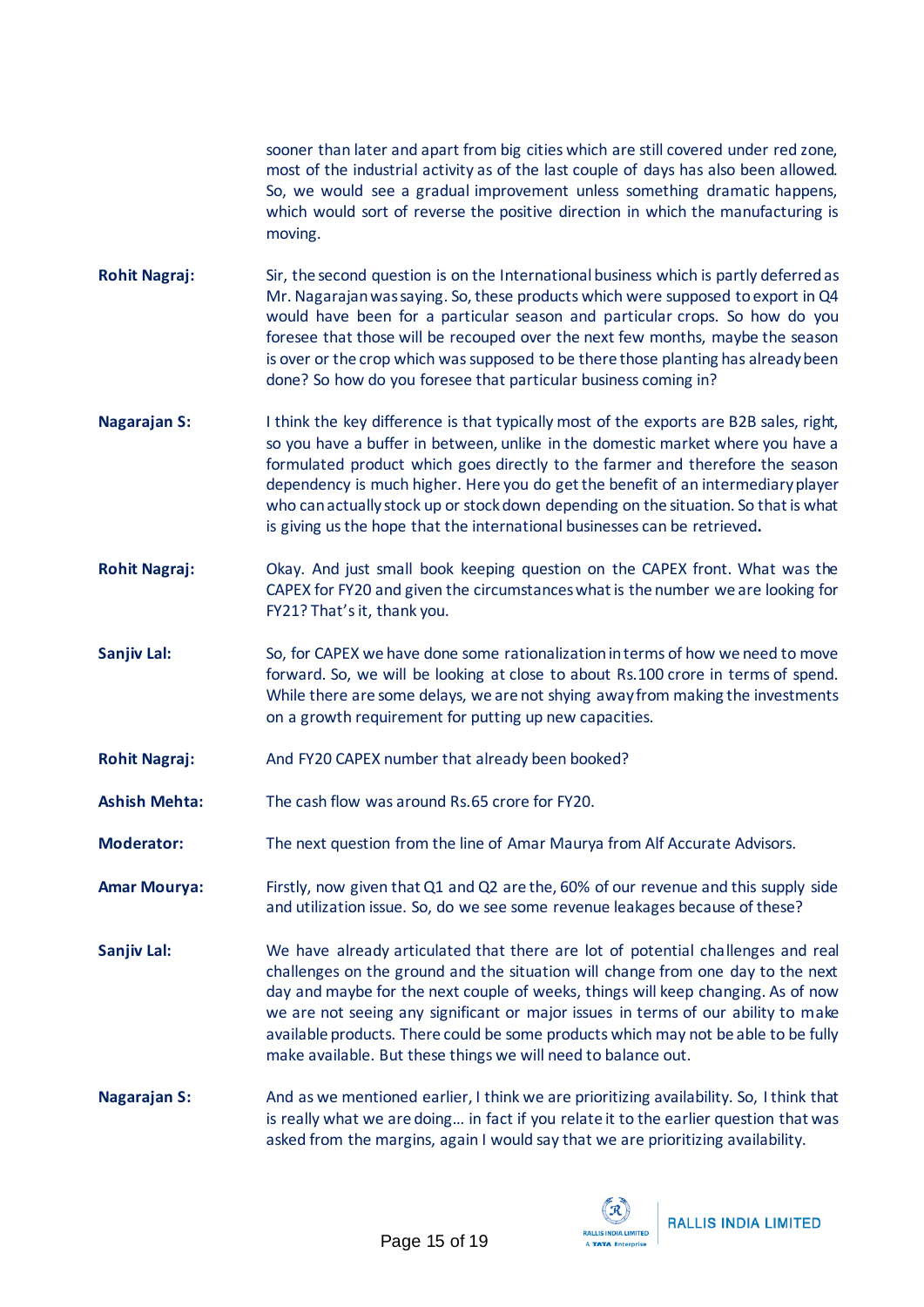- **Amar Mourya:** Okay. And sir, like you know you mentioned that there was 10 days of invoicing not done in domestic market, so like you know would it be like in Q1 also there would be a similar kind of number, 10-12 days kind of an invoicing?
- **Sanjiv Lal:** By the time we got to the first week of May, most of these things have started resolving themselves. But the point which had been made earlier that there is a certain requirement which comes from the market, for example it was very much the crop season happening in the Eastern markets and if there is a requirement of let us say on fungicide, which is required to be addressed, attack of let us say blast in that particular paddy crop and we were simply not able to move the material even out of our warehouse; then that opportunity is completely lost. It will not come back because by that time the issue is addressed, the farmers already faced the problem of the pest and consequences of that and it becomes a loss sale. So, it is very difficult to say that the invoicing which did not happen, how much of it we can recoup because it comes in opportunity loss because the issue for which that material is required; simply could not be supplied.
- **Moderator:** The next question is from the line of Rajat Setiya from Vrddhi Capital.
- **Rajat Setiya:** In seeds business, Q1 is the only quarter when we make our profits and this quarter lot of disruptions happening, one month of lockdown already in place in April. So, are we looking at huge degrowth in the seeds business in this quarter?
- **Nagarajan S:** No, like I mentioned earlier, seeds were within, I mean if agriculture sector was let us say the least affected in this present situation, seeds was the first in the agriculture sector to probably get the benefit of both the government and all company's attention. So therefore, from our point of view we are not working on the assumption of what you are saying. We are actually working on supply, making our supply and availability as what we have planned. So that is what we are really focused on. Disruptions are there. There is no question about it. Whether it is the early problem we had in terms of moving the seeds from the production centers to our processing factory or even getting the requisite manpower in the processing factory and then subsequently the logistic issues that we face. But I think those have, I should say not fully solved but certainly they have settled down to a pretty large extent and our focus is really to supply the seeds that we have planned.
- **Moderator:** The next question is from the line of Levin Shah from Valuequest Research.
- Levin Shah: Sir, I would just like to know how we are placed in terms of raw material availability, like you dwelled upon in the beginning like the availability has improved, but are we able to get raw materials from China? What would be your dependence on China and how has the prices moved in the recent past?
- **Nagarajan S:** I just wanted to say that first of all raw material availability from China has improved, there is no question about that because the Chinese manufacturing plants have come back and that has improved. But I think what we need to keep in mind that there are 3 things in the raw material supply, right? One is the availability from the international source, that is production there. Second is the shipping logistics and third is inland logistics, within the country, within India. Now I think we have had challenges as you are aware in all the three areas. Whether it is

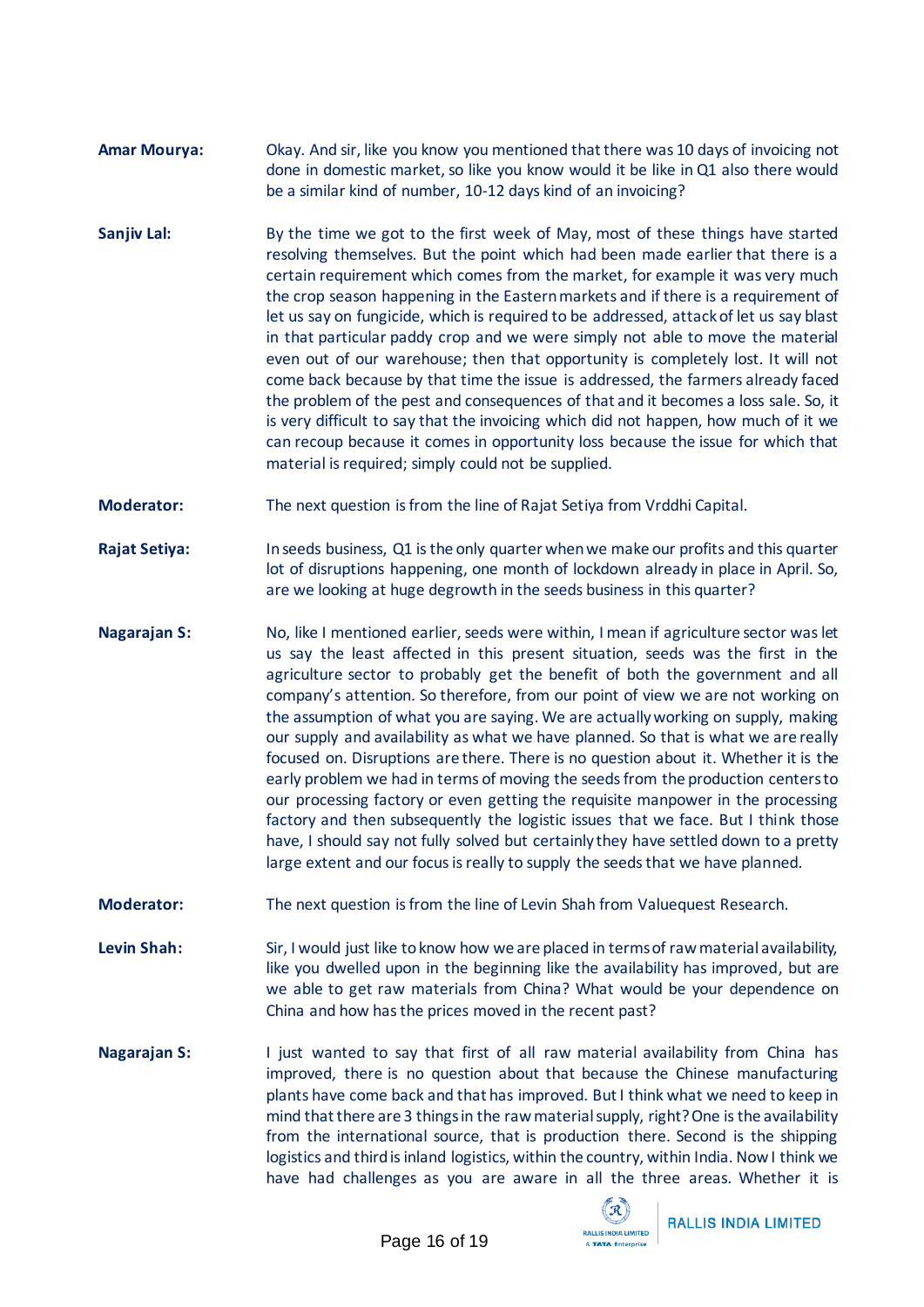production, inland logistics or the shipping lines. If you see the Baltic index for example it dropped considerably when the COVID broke out. But all of these are slowly settling down. We are working through the challenges and it is something which we are very keenly monitoring and it is also something which we will have to almost monitor from a month-to-month kind of a basis because it is while you may have material on order, until it really reaches your factory you are not in a position to really start the production of the subsequent product. So, I would say that things have certainly improved compared to what they were one and a half months back. Are we still facing challenges, are we concerned about it, certainly and that is something which is deserving and getting our attention. In terms of price movement of the raw material again it is mixed actually. Some of them have gone up but some of them have gone down too because of the oversupply and the difficulty in moving the material maybe because of these reasons we are finding both ways movements are happening on the raw material side.

- Levin Shah: Sir, and our dependence on China for raw material?
- **Nagarajan S:** We have about 55% or 54% of our raw materials which are coming from China. There is no change in that percentage at this point in time.
- Levin Shah: Sir, and my next question is on this product the we have launched during this year. So Zygant was one of the major products and also there were other products that we had launched this year. So, how has been the performance and do we see any of these products be a sizeable part of overall revenues in maybe a year from now?
- **Nagarajan S:** Like what Sanjiv mentioned we had 6 products that we have launched in the FY20 on domestic market. Zygant is what we mentioned is certainly one of them. We also have Ayaan and Sarthak. So these were 3 products which were 9(3) products that were launched; Zygant, Ayaan and Sarthak and we had 3 co-marketing products that is Trimbo, Cameo and Impeder**,** So we have in all 6 products that we had launched and our view is that response that we received for I would say 5 out of the 6 because Sarthak came much later in the year, has been quite encouraging. We are hopeful on all these 5 products. Zygant specially has been quite encouraging to us.
- **Moderator:** The next question is from the line of Nitin Agarwal from IDFC Securities.
- **Nitin Agarwal:** This a year where as we mentioned because of the challenges which are there, there is going to be some incident disruption. I mean, structurally do you see anything changing for the business given the fact that such environments typically the weaker players tend to struggle a lot more than the well capitalized, you know people with better liquidity just like us?
- **Sanjiv Lal:** That is certainly something which can potentially happen and we will of course have to wait to see how the others in the market are going to respond to all the issues which we have already discussed. So, I don't have an answer to your question, in terms of how the others will be able to withstand the issues and challenges of the market. I think that only time will tell, but certainly those companies who have got good liquidity would stand much better in the market at least during the course of the next couple of months as we go through these very challenging times.

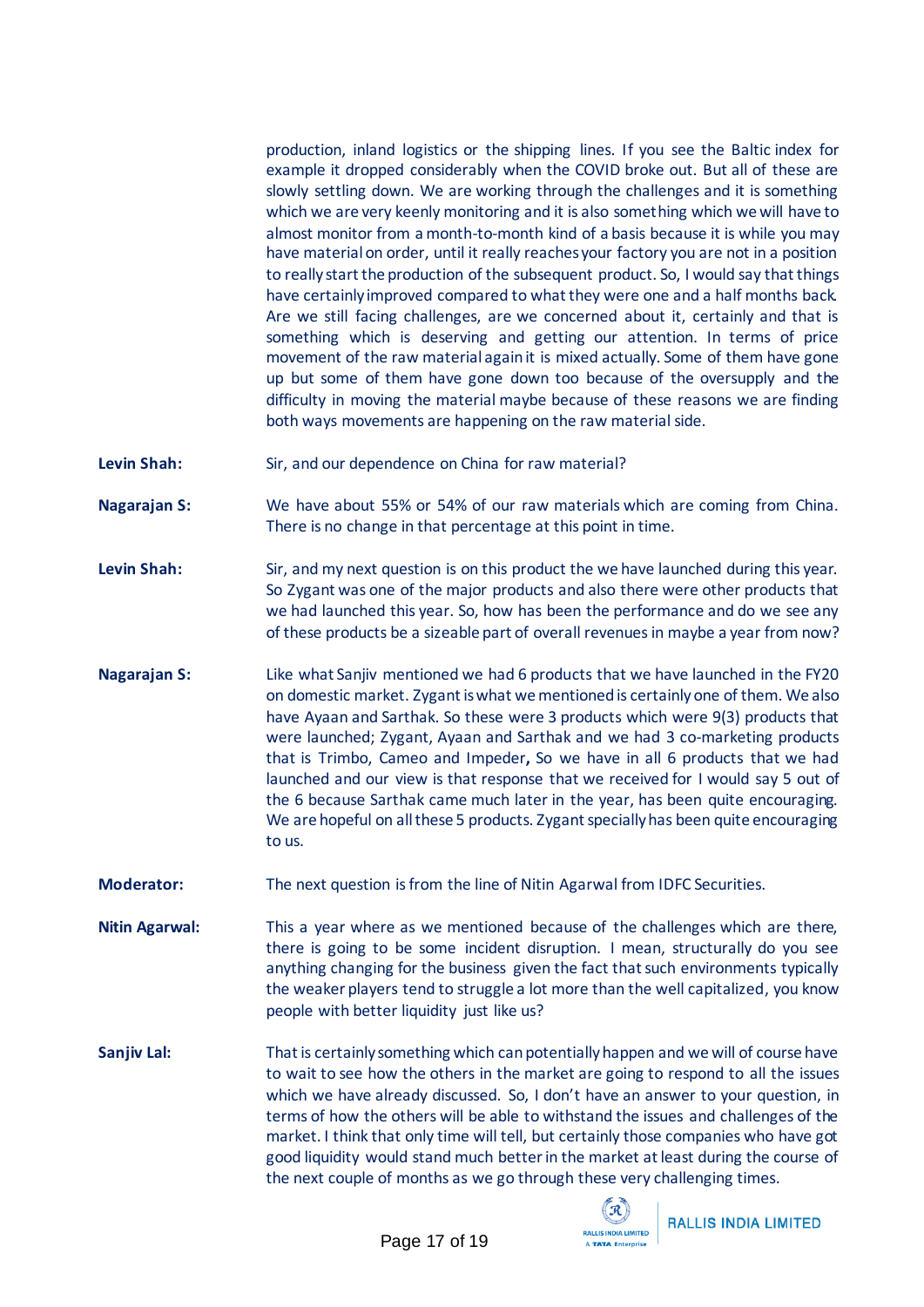## **Nitin Agarwal:** And second question, with all these issues which are there, there will be concerns around the farmers not getting paid on time for the Rabi crop. Do you see a situation where the farmers who down trade a bit on the crop protection side, in terms of not probably going for more expensive material, is that a possibility?

**Nagarajan S:** That is very difficult question, in fact we are constantly trying to ask ourselves that question whether there will be a downtrading or whether there would will be up trading because when you have limited amount of money do you choose the strong brand which is a proven brand because you really want the guaranteed result or do you want to make do with what is, also a brand but available at a lower cost. So this is actually a very difficult question, but I think what we are nearing around to a view that it is going to depend on two things apart from of course thisincome level. It is going to depend on the crop we are talking about and it is going to depend on whether it is something which is a prophylactic or whether it is a curative**.** So if you are in a crop where the export realization for example are good, like grape crop, even though that is under pressure at this point in time, you might see a little bit more interest in going for superior brand because you want to really maximize whatever you are left with because we hear that there is considerable amount of grape production that has got destroyed thereby limiting the income level of the grape farmers. But on the other hand if you again consider it as whether it is prophylactic or a curative, if it is a prophylactic where you just want to do something on a habitual basis to prevent the occurrence, maybe you would settle for a weaker kind of a brand rather than necessarily the number one brand. So, you probably could choose downgrading there. So, it is a little hard to say, it is probably much nuanced. It goes crop by crop and farmer by farmer. So that is actually the question that you ask is a great question and that is what we are constantly trying to figure out in our marketing conversations.

**Sanjiv Lal:** I will add to that. I think even the government is quite aware of the fact that agriculture, especially the Kharif season has to succeed and even from the side of the associations and all various suggestions have been given to the government including how to increase the credit limit on the Kisan Credit Cards and all of these things plus I think even in terms of mandi receipts, how fast the government is making money available into the farmers account is also important. There are number of things that government is already doing, is considering doing and as Naga is saying that even some of the choices that the farmer makes is really going to determine how the Kharif season is going to play out. So I would say, since this is the last question, I would just like to sum up to say that the sentiment overall is, the way we see it, it is positive because of the positive outlook that has been indicated by the IMD in terms of normal monsoon. The activity that is happening in terms of the rabi crop coming into the mandis and the markets and the government effort in terms of putting in place mechanisms including creating local mandis closer to the farm where the farmer can go and leave his product. So, the things as far as Indian agriculture is concerned, so far seems to be helpful. I think agriculture is an important area like the way pharmaceuticals is and this sector our expectation is, would be less hurt compared to other sectors where the business is completely collapsed. Whether it is the airlines or hospitality or travel industry. So, we are in a much different place than many of the other sectors are. So, there is nothing to suggest that we cannot have a good kharif season as we stand today. But again, the situation is dynamic and things could change from week to week over the next one